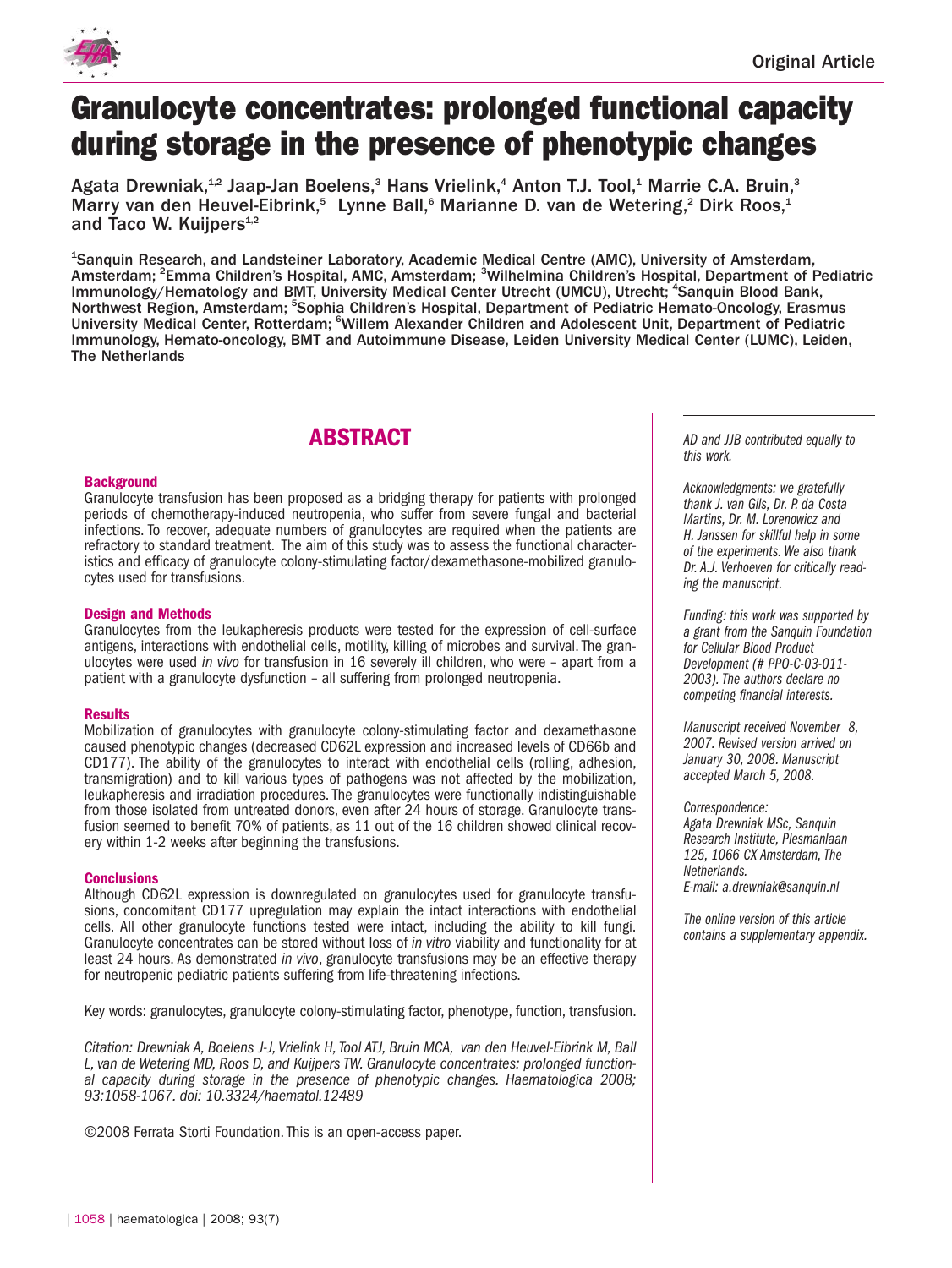# **Introduction**

Patients with prolonged neutropenia after chemotherapy are prone to serious bacterial and fungal infections.1 Despite novel and appropriate antimicrobial therapies and the use of growth factors such as granulocyte colony-stimulating factor (G-CSF), patients may remain refractory to these therapies. To improve the outcome of these patients, granulocyte transfusions have been suggested as a promising therapy in addition to antimicrobial therapy. Recent studies on the use of recombinant G-CSF to mobilize bone-marrow granulocytes to the blood pool in granulocyte donors have provided encouraging results.<sup>2-10</sup> So far the most efficient way to increase the level of neutrophils is to administer a single dose of G-CSF plus corticosteroids<sup>11</sup> to increase the granulocyte yield 5- to 10-fold higher than a decade ago; this ensures a good therapeutic dose of granulocytes for transfusion. To provide effective therapy, not only must the numbers of granulocytes be sufficient, but the cells must also retain full functional capacity. Mobilized granulocytes given to a patient must be capable of reaching the sites of ongoing infection and effectively fighting the invading pathogens. Administration of G-CSF/dexamethasone to the donor has been described to change the phenotype of mobilized granulocytes, although their basic functions such as oxidative burst and phagocytosis, remain unaffected.12-14 However, very little is known about the interaction between granulocytes obtained from granulocyte concentrates, used for transfusion, and endothelial cells or about their capacity to kill bacterial and fungal pathogens.

In this study, we first performed an extensive phenotypic and functional characterization of the granulocytes from the leukapheresis product, obtained after *in vivo* G-CSF/dexamethasone mobilization, focusing on aspects relevant for fighting infections, such as rolling over and adhesion to endothelial cells under flow conditions, transmigration, chemotaxis, respiratory burst and microbial killing. We also evaluated the effect of storing the granulocyte concentrates on the functional capacity of the cells. In addition, we followed the kinetics of the granulocytes transfused, as well as the efficacy of the transfused product *in vivo*, in a group of pediatric patients given pre-emptive or curative treatment with granulocyte transfusions.

#### **Design and Methods**

#### *Patients*

#### *Selection of the patients and treatment indications*

Seventeen hemato-oncology and stem-cell transfusion (SCT) patients and one patient with a primary immunodeficiency disorder were selected either for curative or pre-emptive treatment with granulocyte transfusions. The patients were followed at the Academic Medical Center (AMC) in Amsterdam, Erasmus Medical Center (Erasmus MC) in Rotterdam, Leiden University Medical Center (LUMC) in Leiden,

and the University Medical Center Utrecht (UMCU). Patients with proven fungal or bacterial infection, unresponsive to appropriate antimicrobial therapy or with progressing infection at 72 hours after the initiation of such therapy and with no neutrophil regeneration with G-CSF, were selected for curative treatment with granulocyte transfusions in addition to anti-microbial therapy. Those with poorly controlled fungal or bacterial infections prior to allogeneic SCT (for any indication and for whom a delay of the transplant was unacceptable) were selected for pre-emptive granulocyte transfusions in addition to anti-microbial treatment. The study was approved by the Ethics Committees of the AMC Hospital, UMCU Hospital, LUMC Hospital and Erasmus University Hospital and was conducted in accordance with the Declaration of Helsinki.

#### *Granulocyte transfusion and follow-up*

Granulocytes were transfused three times a week. The absolute neutrophil count (ANC) was measured 1 hour, 1 day and 2 days after each infusion. Patients with neutropenia received G-CSF (10 µg/kg/day), as did SCT recipients starting at day +7 after infusion of the stem cell graft.

Granulocytes were infused over 30 to 60 minutes, within 6 hours of collection. In the case of ABO incompatibility, the granulocytes were infused in 3 hours. To prevent allergic transfusion-related reactions in the patients, clemastine (0.05 mg/kg) was administered prior to the transfusion.

Granulocyte transfusions were stopped when the infection was under control or when the ANC was above 500/µL in the case of SCT patients receiving preemptive treatment. In addition to the ANC, C-reactive protein (CRP) and galactomannan (in cases of *Aspergillus* infection) were used as parameters to measure infection control. Patients were closely monitored for all transplantation-related morbidities, such as graftversus-host disease (GvHD).

#### *Donor procedures*

#### *Donor selection, mobilization and apheresis of granulocytes*

Granulocyte donors were selected from volunteers among family members of the patients, based on the general criteria for the selection of blood donors and absence of contraindications to the administration of G-CSF and/or dexamethasone. After informed consent, the potential donor was medically assessed by a trained, independent physician, and blood samples were taken for virology tests (e.g. CMV, HBV, HCV, HIV) and typing of ABO and Rhesus D (RhD) blood groups. Preferably, ABO RhD-compatible (and in the case of CMV-negative patients, CMV-negative) donors were selected from the available donor pool. In the case of ABO incompatibility, anti-A and/or B antibody titers of ≤1:64 (in indirect antiglobulin tests) were accepted.

Approximately 12 hours prior to the leukapheresis procedure, G-CSF (5 µg/kg, subcutaneously) and dexamethasone (8 mg, orally) were administered to the donor.

Leukapheresis procedures were performed with the COBE Spectra® apheresis system (Gambro BCT,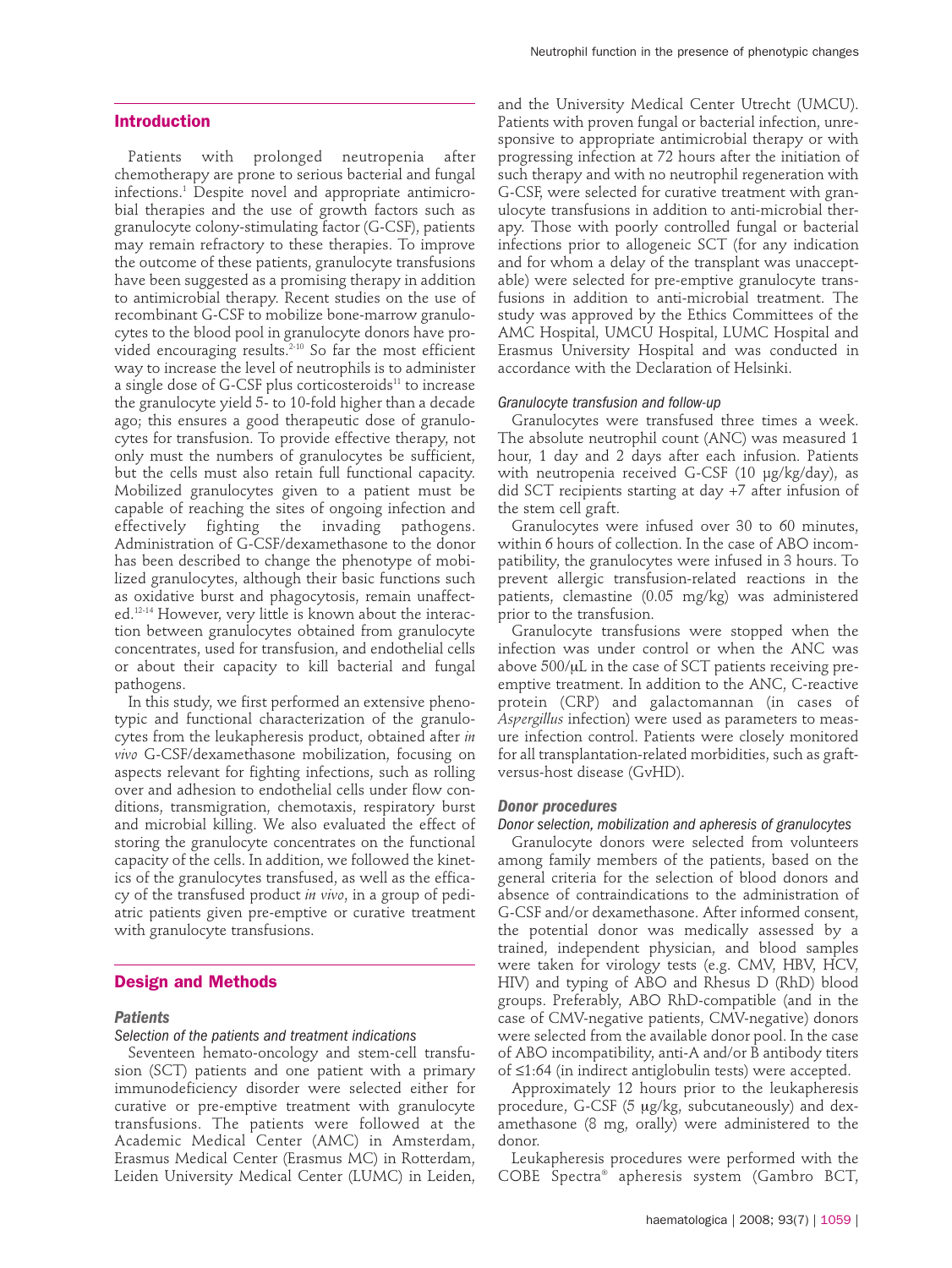Lakewood, CO, USA) via a peripheral venous access (dual needle), with application of the PMN program. The product was collected into the PCV bags with the anticoagulant consisting of 30 mL of 46.7% (w/v) sodium citrate in 500 mL of 6% (w/v) hydroxyethyl starch (HES) solution. The anticoagulant-starch to wholedonor-blood volume ratio was set at 1:13. For pediatric patients, the target number of granulocytes to be harvested was about 2.5×109 /kg bodyweight of the patient. In patients weighing more than 40 kg, the aim was to obtain a product with as many neutrophils as possible and more than  $50\times10^9$  granulocytes per unit to be transfused. Immediately after harvesting, the granulocyte concentrate was irradiated (25 Gy).

# *Granulocyte isolation*

For the *in vitro* functional studies, granulocytes were purified from the leukapheresis product or from heparinized venous blood collected from healthy volunteers or the granulocyte donors prior to the leukapheresis. The granulocytes were isolated as described previously .<sup>15,1</sup>

# *Immunophenotyping of granulocytes*

Cell surface expression of various receptors on granulocytes was assayed in total leukocyte samples by direct or two-step immunofluorescence flow cytometry (FACS), with saturating concentrations of commercially available monoclonal antibodies, labeled with either fluorescein isothiocyanate (FITC), phycoerythrin (PE) or unconjugated, according to the manufacturer's procedure. CD11b-FITC, CD18-FITC, CD16-FITC, CD64-FITC, CD66b-FITC and CD31 were from Sanquin Reagents, Amsterdam, The Netherlands; CD62L-PE and HLA-DR-PE were from BD PharMingen, San Diego, CA, USA; CD177 was from AbD Serotec, Oxford, UK; ICAM-2 (CD102) was from Santa Cruz Biotechnology, Santa Cruz, CA, USA; PSGL-1 (CD162) and CD63-FITC were from Immunotech, Marseille, France; CD99 was from Abcam, Cambridge, UK; goat F(ab')2 anti-mouse-APC was from Southern Biotech (Birmingham, AL, USA). Cells were gated based on their forward and side scatter properties, and 10 000 gated events were collected per sample: 100% positive staining for CD16 and negative for CD36 (monocytes) or CD56 (NK cells) confirmed the purity of the analyzed population.

# *Standard granulocyte chemotaxis and NADPH oxidase activity*

Chemotaxis was assessed by means of Fluoroblock inserts (Falcon; Becton Dickinson, USA), as has been described in detail elsewhere.17 NADPH-oxidase activity was assessed as the release of hydrogen peroxide, determined by an Amplex Red kit (Molecular Probes, Eugene, OR, USA) as described previously.<sup>18</sup>

# *Rolling over and adhesion to endothelial cells under flow conditions*

Human umbilical vein endothelial cells (HUVEC) were isolated from human umbilical cord veins. Cells were cultured in RPMI-1640 medium containing 20% ( $v/v$ ) human serum, 100 U/mL penicillin and 100  $\mu$ g/mL streptomycin (Life Technologies, Paisley, UK) and grown to confluence in 5-7 days. Primary endothelial cells of the first or second passage were used in the experiments. 19,20

HUVEC were first coated on glass cover slips, grown until confluence (i.e. for approximately 2 days), and then stimulated with tumor necrosis factor- $\alpha$  (100 U/mL; Boehringer Mannheim, Germany) for 6 hours before starting perfusion. Granulocytes (2×10<sup>6</sup>/mL) were perfused over the HUVEC for 10 minutes at a flow rate of 100 µL/min. During perfusion the flow chamber was mounted on a microscope stage (Axiovert 25; Zeiss, Oberkochen, Germany) equipped with a black-and-white charge-coupled device video camera (Sanyo, Osaka, Japan) coupled to a VHS video recorder. The number of adherent cells was evaluated using image analysis software OPTIMAS 6. Cells that were in contact with the surface appeared as bright whitecentered cells after adjustment of the microscope during the recording.19,21

# *Transendothelial migration assay*

Transmigration assays were performed with 6.5-mm Transwells with 8-µm pore size (Costar, Cambridge, MA, USA). Inserts were coated with 20  $\mu$ g/mL fibronectin (Sigma). HUVEC were seeded on the Transwells 2 days prior to the assay and cultured in a humidified atmosphere (37°C and 5% CO2). The integrity of the HUVEC monolayer was assessed microscopically. Before the experiment, cells were washed twice with HEPES medium.

At the start of the assay,  $10<sup>5</sup>$  neutrophils were placed in the upper compartment of the Transwell and allowed to migrate for 1 hour at 37°C to a medium containing chemokines (C5a or interleukin-8, both at 10 nM) added to the lower compartment. Migrated cells were collected from the lower compartment and quantified by flow cytometry in the presence of fixed amounts of fluorescent beads. The percentage of migrated cells was calculated as a fraction of the total cell input, as follows:

*% of migrated cells = [(number of transmigrated cells /number of beads)]/[(number of input cells/number of beads)] x 100%.*

# *Statistics*

Results are presented as means  $\pm$  SD unless otherwise specified. Groups were compared using twotailed t test analysis. Differences were considered statistically significant if *p*<0.05.

#### **Results**

# *Characteristics of the granulocytes used for infusion: phenotype and function*

*G-CSF/dexamethasone exposure changes the granulocyte phenotype*

Granulocytes obtained from granulocyte donors (treated with G-CSF and dexamethasone) had lower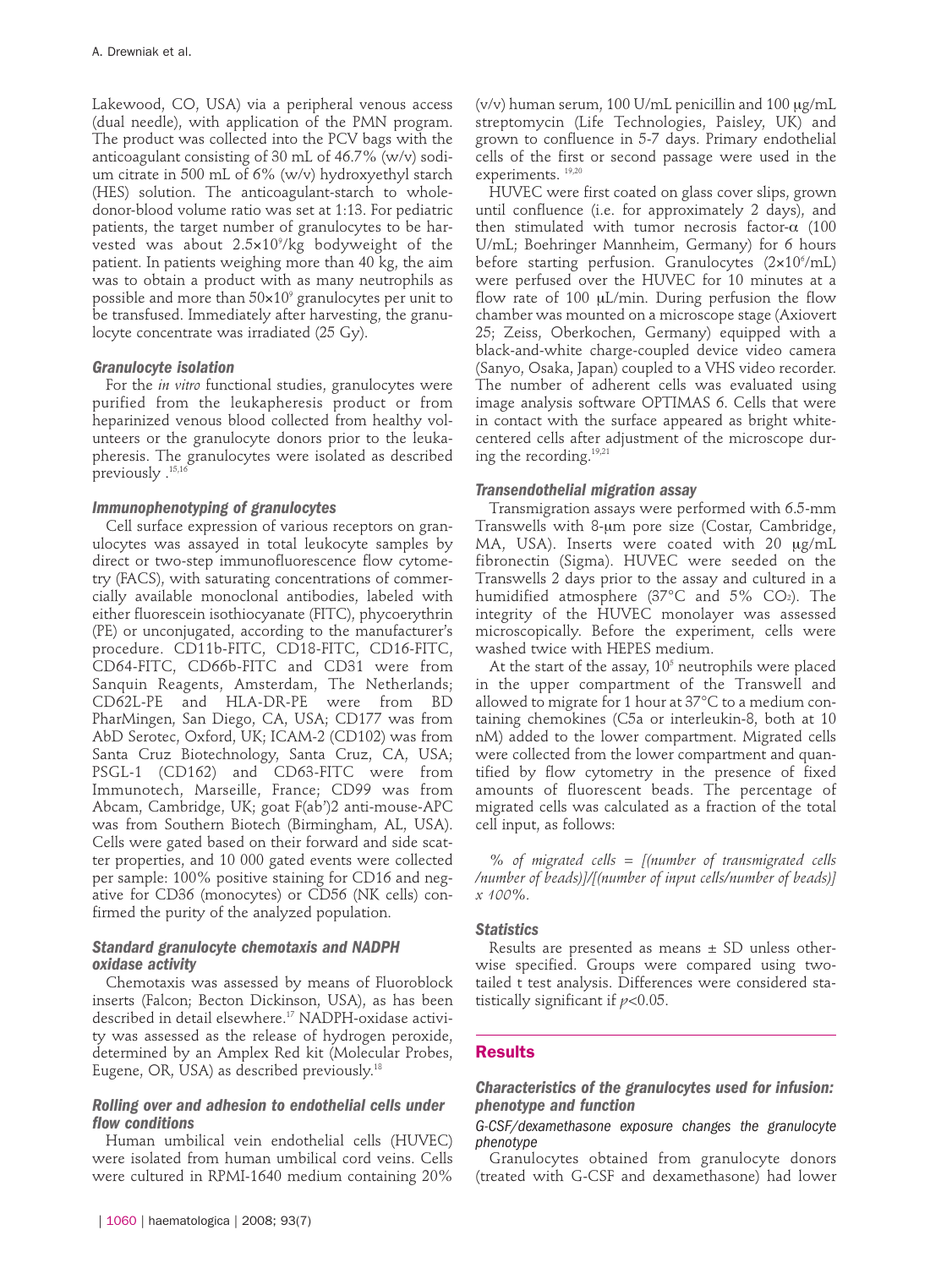surface expression of the early activation markers CD62L and CD16 (FcγRIIIb) compared to control cells obtained from untreated donors, whereas the level of CD64 (FcγRI) for prolonged activation was increased (Figure 1A). More impressive upregulation was seen for the neutrophil-specific NB1 antigen, CD177.22,23

CD66b expression on neutrophils from the granulocyte donors was upregulated compared to that on control cells. On the other hand, surface expression of CD11b and CD18, which are partially expressed in the same compartments as CD66b, was similar. Surface expression of additional adhesion molecules involved in the process of transmigration (CD31, CD99, ICAM-2, and PSGL-1) was unchanged (*data not shown*). The tetraspanin molecule CD63, a marker of degranulation of azurophil granules,15 was unchanged by prior *in vivo* exposure of the donor to G-CSF/dexamethasone.

Upon *in vitro* activation the upregulation of CD11b/CD18, CD66b and CD63 was normal (*data not shown*), which demonstrates the granulocytes' normal functional capacity to degranulate. No change in expression was noted for the HLA class-II molecule.

# *Granulocyte functions and interaction with endothelial cells*

Standard granulocyte functions, such as chemotaxis and respiratory burst, were then investigated. No significant differences were noted in the directed motility in response to C5a, IL-8 or PAF, as compared to that of the control cells (*Online Supplementary Figure S1A*). The only difference was observed in the case of random mobility of unstimulated cells (chemokinesis), which was significantly enhanced in granulocytes from the leukapheresis product (*Online Supplementary Figure S1A*). The production of reactive oxygen species upon neutrophil activation by various stimuli was normal (*Online Supplementary Figure S1B*).

The interaction of neutrophils with endothelial cells was investigated under various flow conditions. Rolling of neutrophils over HUVEC monolayers and subsequent firm adhesion to these endothelial cells were unaffected (Figures 1B and C), despite the 50% reduction in surface expression of CD62L (which is a major molecule involved in cell-cell interactions between granulocytes and endothelial cells) after G-CSF/dexamethasone mobilization. The transmigration of granulo-



Figure 1. Effect of G-CSF/dexamethasone mobilization on the phenotype of granulocytes, and their interaction with endothelial cells. (A) Expression of various surface antigens on granulocytes. CD11b, CD18, CD16, CD62L, CD64, CD63, CD66b and CD177 binding (all antibodies were used at a concentration of 20 µg/mL) was compared on granulocytes isolated from healthy controls (open bars) and on cells obtained from the leukapheresis products (black bars). Results are presented as mean fluorescent intensity (MFI) (mean ± SEM); statistically significant differences (*p*<0.05) are indicated by an asterisk (\*). The data represent results of experiments performed on granulocytes obtained from five different granulocyte donors and ten healthy untreated controls. (B) Rolling capacity of neutrophils over stimulated HUVEC under flow conditions. (C) Granulocyte adhesion to HUVEC stimulated by tumor necrosis factor-α. (D) Transmigration of granulocytes isolated from healthy controls (open bars) and leukapheresis products (black bars) through unstimulated HUVEC in response to C5a or IL-8 (both at 10 nM). All data of B, C and D represent the mean ± SEM of the results of three independent experiments.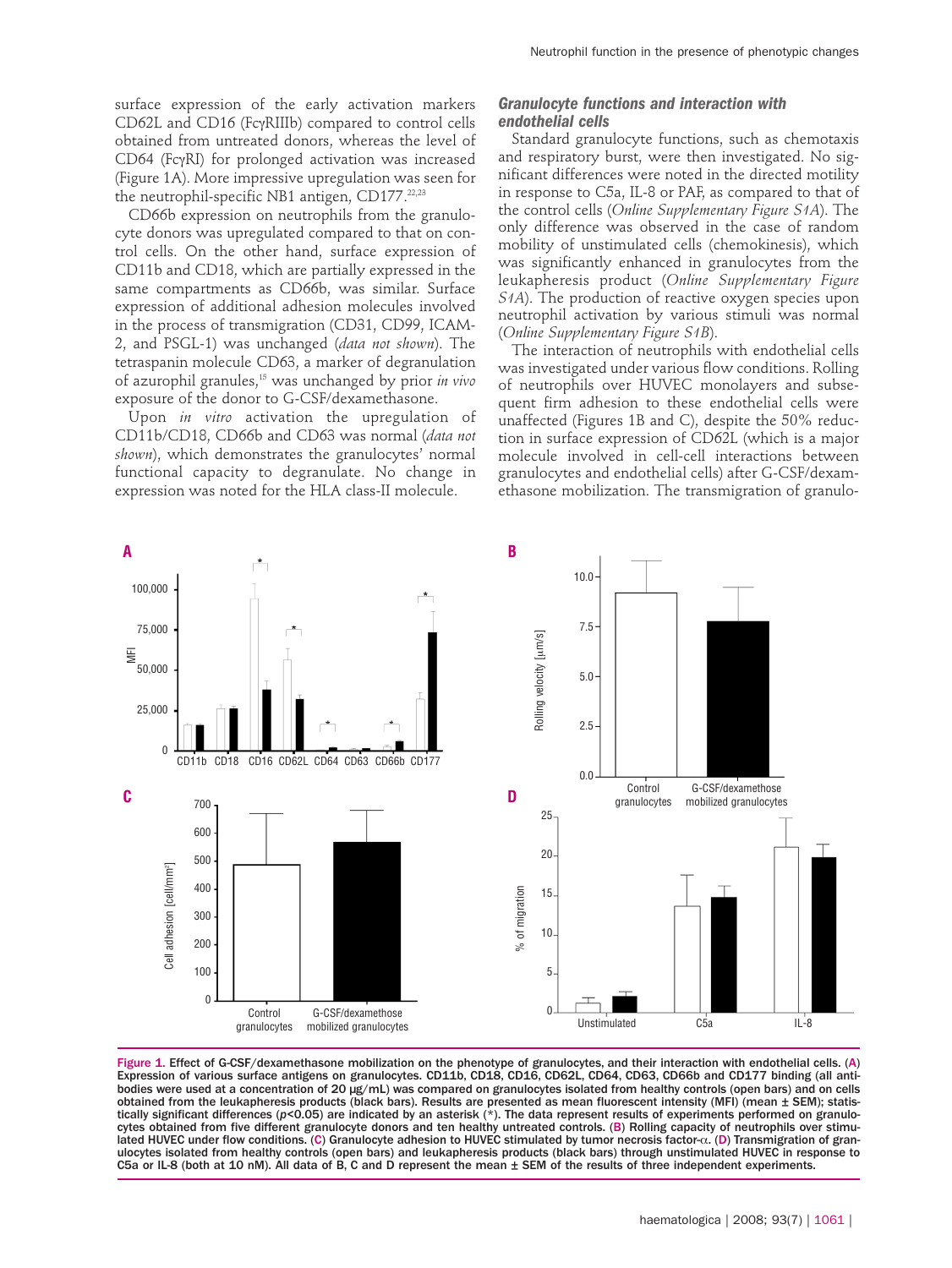cytes through the endothelial cell layer induced by IL-8 or C5a was also comparable to that of control cells (Figure 1D).

# *Killing of micro-organisms*

Because G-CSF and dexamethasone have been described to have pronounced and contradictory effects on the killing capacity of micro-organisms by neutrophils *in vitro*, especially on their fungicidal activity,<sup>24</sup> we determined the capacity of granulocytes mobilized for transfusion to kill a variety of different micro-organisms, including *E. coli, S. aureus, C. albicans* and *A. fumigatus*, which are all clinically relevant pathogens. All micro-organisms were efficiently killed, and statistically significant differences were not observed between control granulocytes and the mobilized granulocytes (n=3-7 experiments in triplicate) (*Online Supplementary Figures S2A and S2B and data not shown*).

# *Storage of granulocytes and concomitant changes in phenotype and function: survival and decay in functional capacity*

Granulocyte concentrates collected by leukapheresis are usually transfused as quickly as possible, preferably within 6 hours. Longer storage periods are avoided because of assumed poor granulocyte survival and function.25,26 G-CSF/dexamethasone-mobilized granulocytes did, however, have a greatly prolonged lifespan during *in vitro* cultures, as determined by annexinV-FITC/PI-staining and cell morphology, when compared with control granulocytes (*data not shown*).

After 24 hours of storage, the total white blood cell counts of mobilized granulocyte concentrates had decreased by approximately 5%. The viability of the neutrophils was excellent, as determined by annexinV binding (<5% apoptotic neutrophils, i.e. annexinV-FITC+ ; *data not shown*) and cell morphology (*Online Supplementary Figures S3A and S3B*).

Neutrophil functions (such as chemotaxis, adhesion, respiratory burst and bactericidal and antifungal activity) all remained unchanged after storage of the granulocyte transfusion product for 24 hours (Figure 2 and *data not shown*). Small changes were observed in surface antigen expression after storage of the leukapheresis product: CD62L expression decreased further during storage. In addition, there was a slight increase in CD11b and CD18 expression (which may be upregulated from secretory vesicles or specific granules), whereas the expression of CD63, a marker of azurophil granule release, remained unchanged (*data not shown*).

#### *Patients and granulocyte transfusions*

Between December 2002 and October 2006, 16 patients fulfilled criteria for treatment with granulocyte transfusions (curative group), 15 of whom had persistent neutropenia due to treatment for pediatric cancer and one of whom had a granulocyte dysfunction.<sup>18;27</sup> Four children received pre-emptive granulocyte transfusions during allogeneic or autologous SCT (Table 1), of whom two had also received transfusions earlier in a curative setting (#1 and #8).

In the curative group, the first infusion of granulo-

cytes was administered after a prolonged period of neutropenia (median, 21 days; range, 12-140), whereas in the pre-emptive group granulocyte infusions were started on the first day of expected neutropenia. The median number of granulocyte infusions in the curative group was three (range, 1-10) and in the pre-emptive group six (range 4-9). Each infusion contained a median of 2×10° granulocytes/kg (range, 0.3-5.0×10°/kg, Table 2; additional information about other cells present in the granulocyte concentrates are included in the *Online Supplementary Table S1*). The increment in ANC in the peripheral blood of the patients, measured 1 hour after the granulocyte transfusion, was more than 1×109 /L, and stayed above that level until 24 hours after the infusion. Thereafter, the number decreased again in most cases (Figure 3A).

#### *Clinical outcome*

In the group treated curatively, the granulocyte transfusions helped to control the infection in 11 of the 16 patients in whom antimicrobial therapy for >72 hours had not resulted in any clinical improvement. The increase in the number of circulating granulocytes was followed by a decrease in CRP levels (Figure 3B). Eight of the 11 patients with a proven *Aspergillus* species infection showed clinical recovery, with galactomannan levels becoming negative within 10 days after starting the transfusions (Table 2). In three patients with Gram-negative infections (#6, #10 and #11) the infection resolved.

Five patients died; two patients died 18 and 19 days after initiation of transfusions from cerebral hemorrhage and multiorgan failure, respectively (#5 and #7), and three from rapidly progressive fungal infection less than 1 week after starting treatment with granulocyte transfusions (#12, #14, #15); in two of these no increment in neutrophils above 1×109 /L at 1 hour after granulocyte infusion was observed (Tables 1 and 2).

All children in the group treated pre-emptively survived their transplant procedure and showed no evidence of disseminated infection. Three are alive and well more than 1 year after SCT. One died 4.5 months after allogeneic SCT because of EBV-lymphoproliferative disease.

# **Discussion**

We studied the effects of G-CSF and dexamethasone prestimulation of the donor, as well as the leukapheresis and irradiation procedures on the viability, function, and morphology of granulocytes used for transfusion of neutropenic patients. We also assessed the clinical yield and efficacy of the transfused cells in pediatric oncology patients.

The morphologic appearance of granulocytes from granulocyte transfusion products and their basic functions, such as respiratory burst, interaction with endothelial cells, migration, and killing capacity, were all normal. Although various immunological defects have been reported to be caused by glucocorticoids *in vivo* and *in vitro*, <sup>28</sup> including decreased fungicidal activity of granu $locytes<sub>1</sub><sup>24</sup>$  we did not observe these effects, perhaps because of the concomitant administration of G-CSF.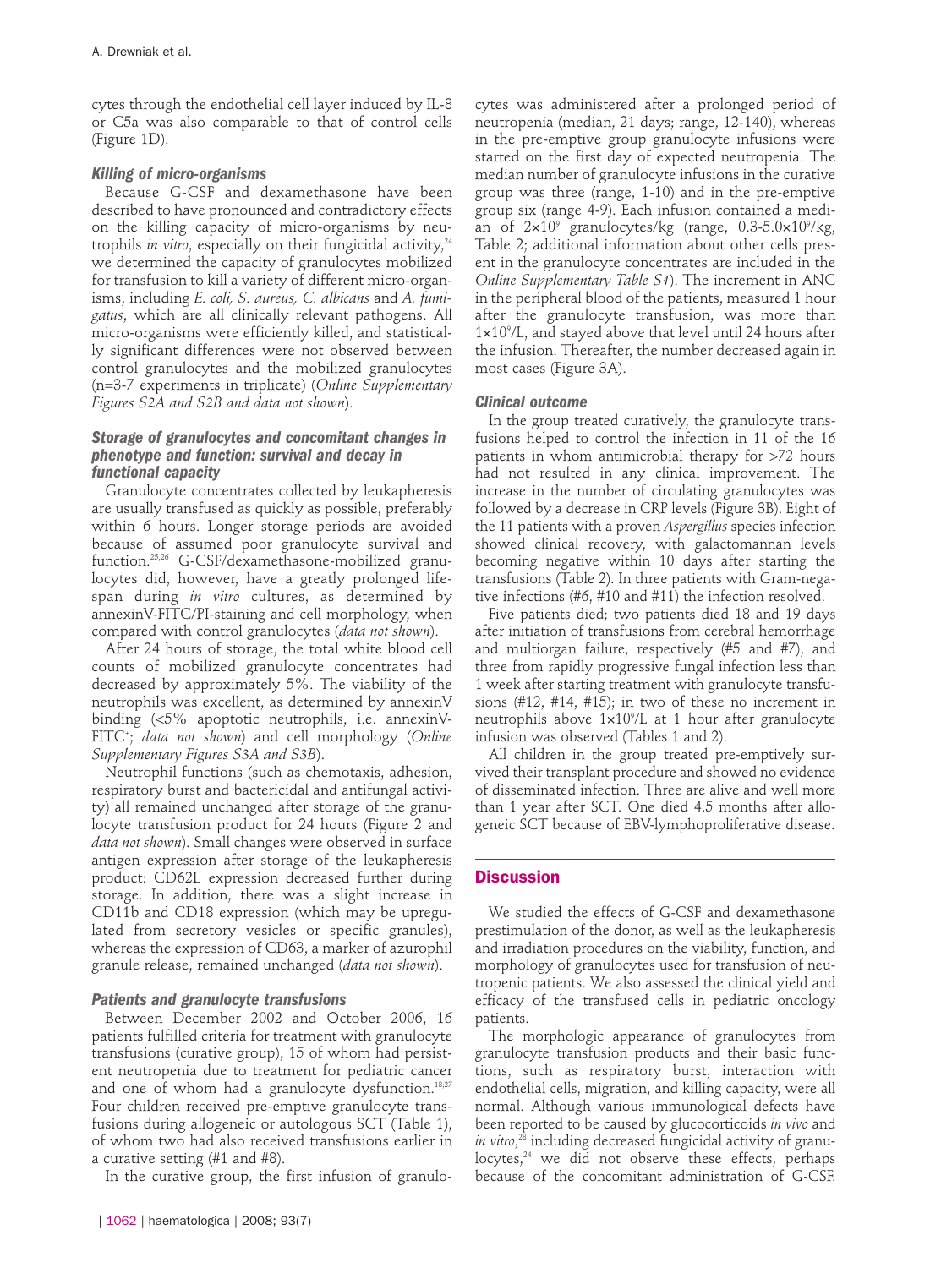| Table 1. Patients' characteristics. |                                      |                |                                                                            |                                                                          |                                                                                                                                                           |     |                |  |  |  |
|-------------------------------------|--------------------------------------|----------------|----------------------------------------------------------------------------|--------------------------------------------------------------------------|-----------------------------------------------------------------------------------------------------------------------------------------------------------|-----|----------------|--|--|--|
| Pt.n.                               | Diagnosis                            | Age<br>(years) | (Chronic)<br><i>infection</i>                                              | Refractory to                                                            | Therapy                                                                                                                                                   | CMV | Weight<br>(Kg) |  |  |  |
|                                     | <b>Curative group</b>                |                |                                                                            |                                                                          |                                                                                                                                                           |     |                |  |  |  |
| 1                                   | HLH                                  | 5              | intestinal aspergillosis                                                   | voriconazole                                                             | HLH-2004 protocol induction phase                                                                                                                         | neg | 25             |  |  |  |
| 2                                   | ALL                                  | 8              | (Aspergillus fumigatus)<br>cutaneous aspergillosis<br>(Aspergillus flavus) | voriconazole                                                             | ALL-10 protocol: induction phase                                                                                                                          | neg | 29             |  |  |  |
| 3                                   | HLH                                  | 21             | pulmonary aspergillosis<br>(Aspergillus fumigatus)                         | voriconazole                                                             | post-SCT (day +28: double-unrelated cord blood<br>[4/6 match either direction], Bu/Cy/VP16/ATG conditioning)                                              | pos | 75             |  |  |  |
| 4                                   | <b>BD</b>                            | 5              | pulmonary aspergillosis<br>(Aspergillus fumigatus)                         | amphotericin B<br>$\rightarrow$ voriconazole                             | pre-SCT (day -20 [10/10 match],<br>Flud/Mabcampath/TBI conditioning)                                                                                      | neg | 18             |  |  |  |
| 5                                   | <b>MDS</b>                           | 2              | pulmonary aspergillosis (HRCT<br>changes & pos galactomannan)              | vorirconazole                                                            | post-SCT (day +35, rejection 1st unrelated cord blood:<br>Bu/Mel/Cy/ATG, day +14 2nd unrelated cord blood<br>[5/6 match], without conditioning)           | pos | 13.5           |  |  |  |
| $6*$                                | LAD                                  | 11             | bilateral pneumonia<br>(Pseudomonas aeruginosa)                            | ceftazidime                                                              | immunodeficiency                                                                                                                                          | neg | 31             |  |  |  |
| 7                                   | Hepatoblastoma 7                     |                | bloodstream and ascites<br>(Staphylococcus aureus<br>and Candida albicans) | gentamycin,<br>flucloxacillin;<br>amphotericin B &<br>flucytosine        | SIOPEL IV protocol first course                                                                                                                           | neg | 25             |  |  |  |
| 8                                   | Neuroblastoma 3<br>stage IV          |                | sinusitis<br>(Aspergillus fumigatus)                                       | voriconazole                                                             | after last course chemotherapy,<br>8 additional COJEC courses of chemotherapy before SCT                                                                  | neg | 17             |  |  |  |
| 9                                   | X-ALD,<br>metabolic<br>disease       | 6              | pulmonary aspergillosis<br>(Aspergillus fumigatus)                         | liposomal<br>amphotericin B<br>(Ambisome®)                               | post-SCT (day +104, rejection BMT [10/10 match],<br>Bu/Cy/ATG; day +39 rejection 2nd PBSCT same donor,<br>OKT3 conditioning; day +8 autologous BM rescue) | neg | 26             |  |  |  |
| 10                                  | AML, relapse                         | 13             | perianal cyclospori and<br>necrosis (Escherichia coli)                     | ceftazadime, meronem,<br>tobramycin &<br>surgical drainage               | post-reinduction FLAG-daunosome                                                                                                                           | pos | 42.5           |  |  |  |
| 11                                  | AML                                  | 1              | portacath infection/necrosis<br>& sepsis<br>(Pseudomonas aeriginosa)       | ceftazadime, tobramycin;<br>vancomycin, meronem;<br>surgical debridement | post-2 <sup>nd</sup> FLAG-IDA induction therapy                                                                                                           | neg | 9.0            |  |  |  |
| 12                                  | SAA                                  | 5              | pulmonary aspergillosis<br>(Aspergillus fumigatus)                         | liposomal amphotericin B<br>(Ambisome®)<br>→voriconazole                 | immunosuppression<br>(ATG, prednisolone, cyclosporine A)                                                                                                  | neg | 27             |  |  |  |
| 13                                  | ALL, relapse                         | 9              | pulmonary aspergillosis<br>(Aspergillus fumigatus)                         | meronem, voriconazole<br>& surgery                                       | post-reinduction chemotherapy for relapsed ALL                                                                                                            | neg | 52             |  |  |  |
| 14                                  | Wilms' tumor,<br>relapse             | $\mathbf{1}$   | influenza A, CoNS<br>and possible Aspergillus,<br><b>HRCT</b>              | liposomal amphotericin B<br>(Ambisome®)<br>→voriconazole<br>vancomycine  | post-intensive reinduction chemotherapy<br>for relapsed Wilms' tumor                                                                                      | neg | 8.6            |  |  |  |
| 15                                  | <b>HLH</b>                           | $\overline{7}$ | sepsis<br>(Candida albicans)                                               | voriconazole plus<br>flucytosine; meronem                                | steroids, VP16, cyclosporine A;<br>reactivation HLH due to EBV infection                                                                                  | neg | 20             |  |  |  |
| 16                                  | ALL, relapse                         | 5              | pulmonary aspergillosis<br>(Aspergillus fumigatus)                         | voriconazole & surgery;<br>vancomycin, meronem                           | post-CLASP                                                                                                                                                | neg | 20             |  |  |  |
|                                     | Pre-emptive granulocyte transfusions |                |                                                                            |                                                                          |                                                                                                                                                           |     |                |  |  |  |
| 17                                  | X-CGD                                | 10             | liver abcesses<br>(Staphylococcus aureus)                                  | linezolid                                                                | BMT sibling [10/10 match], Bu/Cy/ATG                                                                                                                      | neg | 22             |  |  |  |
| 18                                  | ALL                                  | 13             | mucormycosis                                                               | amphotericin B<br>& surgery                                              | BMT MUD [9/10 match: HLA-C mismatch], VP16/ATG/TBI                                                                                                        | pos | 40             |  |  |  |
| 19a(1)                              | HLH                                  | 6              | intestinal aspergillosis<br>(Aspergillus fumigatus)                        | voriconazole                                                             | unrelated cord blood [5/6 match: HLA-DR mismatch],<br>BU/Cy/VP16/ATG                                                                                      | neg | 25             |  |  |  |
| 19b(1)                              |                                      |                |                                                                            | voriconazole                                                             | BMT MUD [9/10 match: HLA-DR mismatch],<br>VP16/Mabcampath/TBI                                                                                             | neg | 25             |  |  |  |
|                                     | 20 (8) Neuroblastoma<br>Stage IV     | 3              | sinusitis<br>(Aspergillus fumigatus)                                       | voriconazole                                                             | autologous SCT                                                                                                                                            | neg | 17.5           |  |  |  |

CMV: cytomegalovirus; HLH: hemophagocytic lympho-histocytosis; ALL: acute lymphoblastic leukemia; BD: Blackfan-Diamond; X-CGD: X-linked chronic granuloma-<br>tous disease; SAA: severe aplastic anemia; HRCT: high resolution; C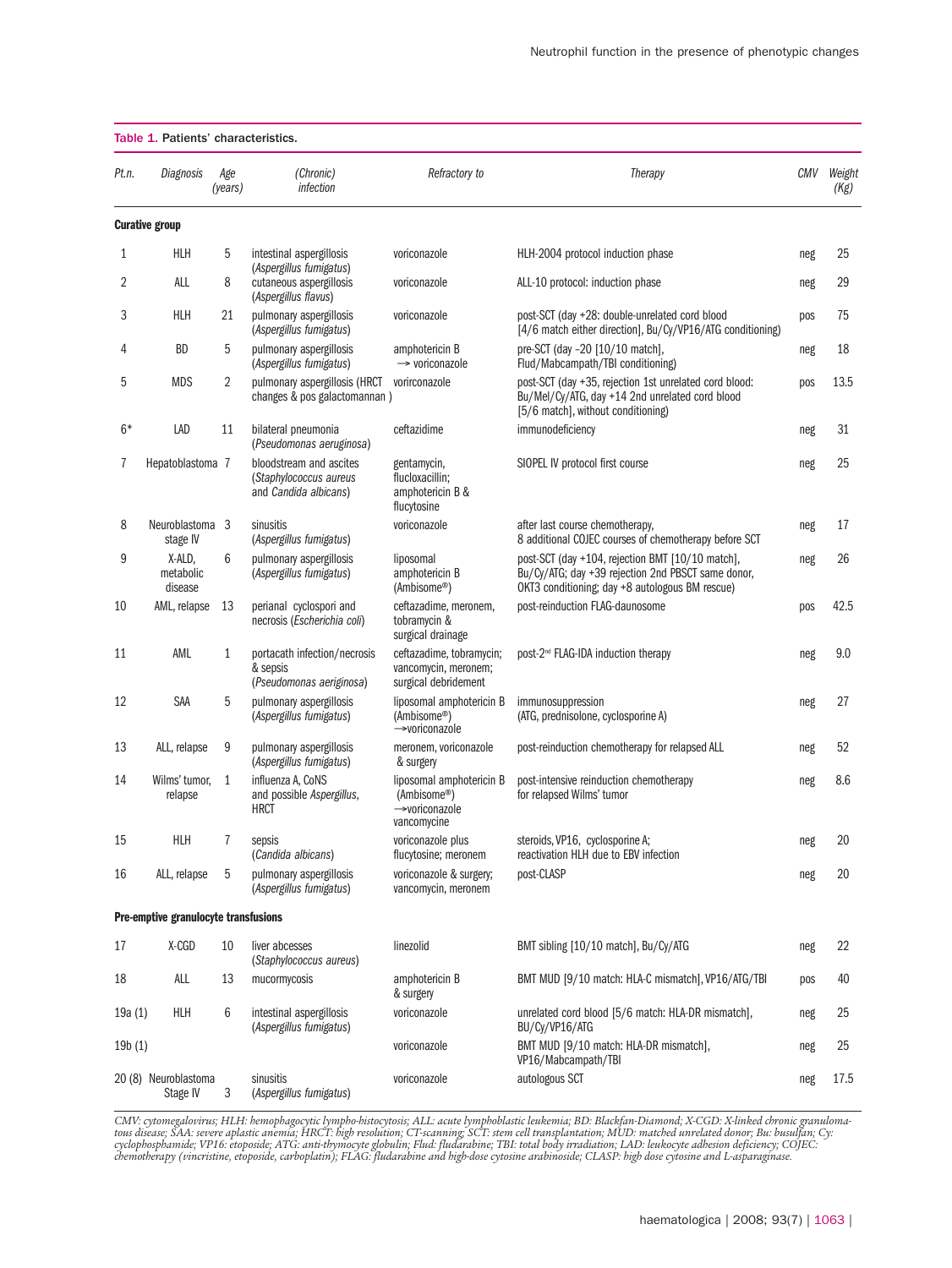| Table 2. Product infused, granulocyte counts after granulocyte transfusion and outcome. |                       |                     |                                                |                                 |                                 |                                 |                                                     |                       |                                                                           |                                                                                                             |  |
|-----------------------------------------------------------------------------------------|-----------------------|---------------------|------------------------------------------------|---------------------------------|---------------------------------|---------------------------------|-----------------------------------------------------|-----------------------|---------------------------------------------------------------------------|-------------------------------------------------------------------------------------------------------------|--|
| Pt. n.                                                                                  | N.<br>of GTX          | GTX<br>(before SCT) | Day of G/kg infused<br>starting median (range) | $G/L + 1h$<br>median<br>(range) | $G/L + 1d$<br>median<br>(range) | $G/L + 2d$<br>median<br>(range) | GTX<br>stopped<br>(day after<br><i>initiation</i> ) | $CRP$ ( $mg/L$ :      | Galactomannan<br>start $\rightarrow$ 2GTX) (start $\rightarrow$ +10 days) | <b>Current status</b>                                                                                       |  |
|                                                                                         | <b>Curative group</b> |                     |                                                |                                 |                                 |                                 |                                                     |                       |                                                                           |                                                                                                             |  |
| 1                                                                                       | 2                     | No SCT              | 1.1                                            | 2.2<br>$(1.7-3.3)$              | 0.4<br>$(0.3 - 0.6)$            | $(0.1 - 2.6^*)$                 | 5                                                   | $307 \rightarrow 54$  | pos $(5) \rightarrow$ neg                                                 | See pre-emptive group:<br>patient #19                                                                       |  |
| 2                                                                                       | 4                     | No SCT              | 1.3<br>$(1.2 - 1.5)$                           | 1.4<br>$(0.24 - 1.8)$           | 1.3<br>$(0.2 - 1.8)$            | ΝT                              | 12                                                  | $285 \rightarrow 120$ | pos $(2) \rightarrow$ neg                                                 | Chemotherapy for B-ALL                                                                                      |  |
| 3                                                                                       | 5                     | $+28$               | 1.0<br>$(0.5-1.2)$                             | 1.4<br>$(0.3 - 3.2)$            | 1.5<br>$(0.2 - 2.6)$            | 0.6<br>$(50.1 - 1.1)$           | 13                                                  | $634 - 184$           | pos $(2) \rightarrow$ neg                                                 | Died of pulmonary<br>insufficiency/<br>enterococci sepsis (+ 70d)                                           |  |
| 4                                                                                       | 10                    | $-20$               | 2.1<br>$(0.8 - 2.7)$                           | 2.6<br>$(0.7 - 3.9)$            | 1.0<br>$(0.1 - 2.4)$            | < 0.1                           | 7                                                   | $61 \rightarrow 12$   | pos $(?) \rightarrow$ neg                                                 | A&W, 100% donor                                                                                             |  |
| 5                                                                                       | $\overline{7}$        | $+35$               | 3.3<br>$(2.5-4.1)$                             | 1.3<br>$(0.8-4.2)$              | 0.8<br>$(0.1 - 2.1)$            | 0.1<br>$(0.1 - 0.3)$            | 18 (died)                                           | $287 \rightarrow 181$ | pos $(5) \rightarrow$ pos $(4)$                                           | Multiple problems,<br>died of MOF<br>(+ 21d after 2nd graft)                                                |  |
| $6*$                                                                                    | 4                     | No SCT              | 1.0<br>$(0.8-1.2)$                             | 20.7<br>$(17-28)$               | 15.6<br>$(12.6 - 18.5)$         | 12.6                            | 8                                                   | $280 \rightarrow 165$ | NA                                                                        | Ongoing infections but stable<br>BMT successful at +320d                                                    |  |
| $\overline{1}$                                                                          | 3                     | No SCT              | 2.1<br>$(1.7-2.6)$                             | 2.5<br>$(0.9-2.1)$              | 1.3<br>$(0.9 - 2.8)$            | 0.6                             | 5                                                   | $342 \rightarrow 273$ | NA                                                                        | Died of cerebral bleeding<br>$(+18d)$                                                                       |  |
| 8                                                                                       | 3                     | No SCT              | 2.7<br>$(1.8-2.8)$                             | 6.8<br>$(5.8 - 7.8)$            | 4.3<br>$(2.3-6.1)$              | 1.0<br>$(0.4-1.7)$              | 8                                                   | $248 \rightarrow 95$  | pos $(2.5) \rightarrow ?$                                                 | See pre-emptive group:<br>patient #20                                                                       |  |
| 9                                                                                       | 2                     | $+104$              | 1.8<br>$(1.7-1.9)$                             | 3.6<br>$(2.8-4.4)$              | 3.0<br>$(2.2 - 3.8)$            | 1.2<br>$(0.4 - 2.0)$            | 5                                                   | $329 \rightarrow 34$  | pos $(?) \rightarrow$ neg                                                 | Survived infection<br>but died one year later<br>due to underlying disease                                  |  |
| 10                                                                                      | 2                     | No SCT              | 2.0<br>$(1.8-2.2)$                             | 1.5<br>$(1.4-1.6)$              | 2.0<br>$(1.9-3.1)$              | 0.6<br>$(0.5 - 0.6)$            | 5                                                   | $257 \rightarrow 61$  | NA                                                                        | Resolved underwent further<br>chemotherapy and BMT,<br>died due to acute GvHD                               |  |
| 11                                                                                      | $\overline{7}$        | No SCT              | 0.22<br>$(0.1 - 0.35)$                         | 3.8<br>$(2.0-12.2)$             | 2.0<br>$(1.0 - 6.6)$            | 0.9<br>$(0-1.8)$                | 10                                                  | $286 \rightarrow 36$  | NA                                                                        | Stable, further chemotherapy;<br>pre-emptive antibiotics<br>and GTX planned for future<br>aplastic episodes |  |
| 12                                                                                      | 2                     | No SCT              | 1.0<br>$(0.9-1.1)$                             | 0.1                             | < 0.1                           | Not<br>evaluated                | 4 (died)                                            | $325 \rightarrow 196$ | Not evaluated                                                             | Progressive infection,<br>died in aplasia                                                                   |  |
| 13                                                                                      | 6                     | No SCT              | 1.5<br>$(0.3 - 3.0)$                           | Not<br>evaluated                | Not<br>evaluated                | Not<br>evaluated                | 13                                                  | $157 \rightarrow 86$  | Not evaluated                                                             | Alive complete resolution<br>of infection continued<br>chemotherapy                                         |  |
| 14                                                                                      | 1                     | No SCT              | 0.8                                            | $0.01\,$                        | < 0.1                           | Not evaluated 2 (died)          |                                                     | $120 \rightarrow 80$  | Not evaluated                                                             | Died of progressive infection                                                                               |  |
| 15                                                                                      | 2                     | No SCT              | 1.7<br>$(1.3-2.0)$                             | 2.1<br>$(1.1-3.1)$              | 1.4<br>$(0.9 - 2.7)$            | Not evaluated 5 (died)          |                                                     | $410 \rightarrow 327$ | NA                                                                        | Died due to respiratory<br>insufficiency and progressive<br>underlying disease                              |  |
| 16                                                                                      | 3                     | No SCT              | 2.6<br>$(0.7 - 3.7)$                           | 0.4<br>$(0.1 - 0.7)$            | 2.6<br>$(0.4 - 9.4)$            | Not evaluated                   | 8                                                   | $264 \rightarrow 47$  | Pos $(7.5) \rightarrow$ neg                                               | Aspergillus resolution<br>post-surgery. BMT;<br>died of cardiac failure                                     |  |
|                                                                                         | Pre-emptive group     |                     |                                                |                                 |                                 |                                 |                                                     |                       |                                                                           |                                                                                                             |  |
| 17                                                                                      | 5                     | $-3$                | 2.3<br>$(1.2 - 3.5)$                           | $1.2\,$<br>$(1.1-3.1)$          | 0.5<br>$(0.2 - 1.8)$            | $0.1\,$<br>$(50.1 - 0.1)$       | 12                                                  | $70 \rightarrow 7$    | NA                                                                        | A&W                                                                                                         |  |
| 18                                                                                      | 9                     | $\mathbf{1}$        | 1.0<br>$(0.7 - 1.7)$                           | 0.6<br>$(0.4 - 0.6)$            | 0.2<br>$(50.1 - 0.3)$           | < 0.1                           | 26                                                  | <7a                   | ΝA                                                                        | A&W, 100% donor, cured<br>from GvHD III (skin, liver)                                                       |  |
| 19a (1)                                                                                 | 9                     | $-1$                | 2.7<br>$(2.3-3.4)$                             | 9.3<br>$(1.6-16.9)$             | 5<br>$(1.7-9.9)$                | 2<br>$(50.1 - 4.7)$             | 34                                                  | <7a                   | NA                                                                        | Engrafted; HLH flare<br>associated with adenovirus<br>infection                                             |  |
| 19b(1) 6                                                                                |                       | $-7$                | 2.0<br>$(1.3-2.3)$                             | 6.3<br>$(2.9-9.9)$              | 5.2<br>$(0.23 - 6.4)$           | 0.3<br>$(0.1 - 2.5)$            | 26                                                  | <7a                   | ΝA                                                                        | 100% donor, GvHD gr.IV<br>(liver). Died of EBV-LPD<br>$(+150d)$                                             |  |
| 20(8)                                                                                   | 4                     | $+5$                | 3.0<br>$(1.9 - 5.0)$                           | 3.2<br>$(2.7 - 3.7)$            | 0.2<br>$(50.1 - 0.3)$           | 0.2<br>$(50.1 - 0.3)$           | 14                                                  | $11 \rightarrow 43$   | ΝA                                                                        | A&W                                                                                                         |  |

*GTX: granulocyte transfusion; SCT: stem cell transplantation; G: granulocyte (1x109 ); \*includes some autologous reconstitution; NT: not tested; NA: not applicable; a CRP at start, #LAD with pre-existing leukocytosis, mainly of dysfunctional neutrophils. A*&*W = alive and well. EBV-LPD=EBV-associated lymphoproliferative disease.*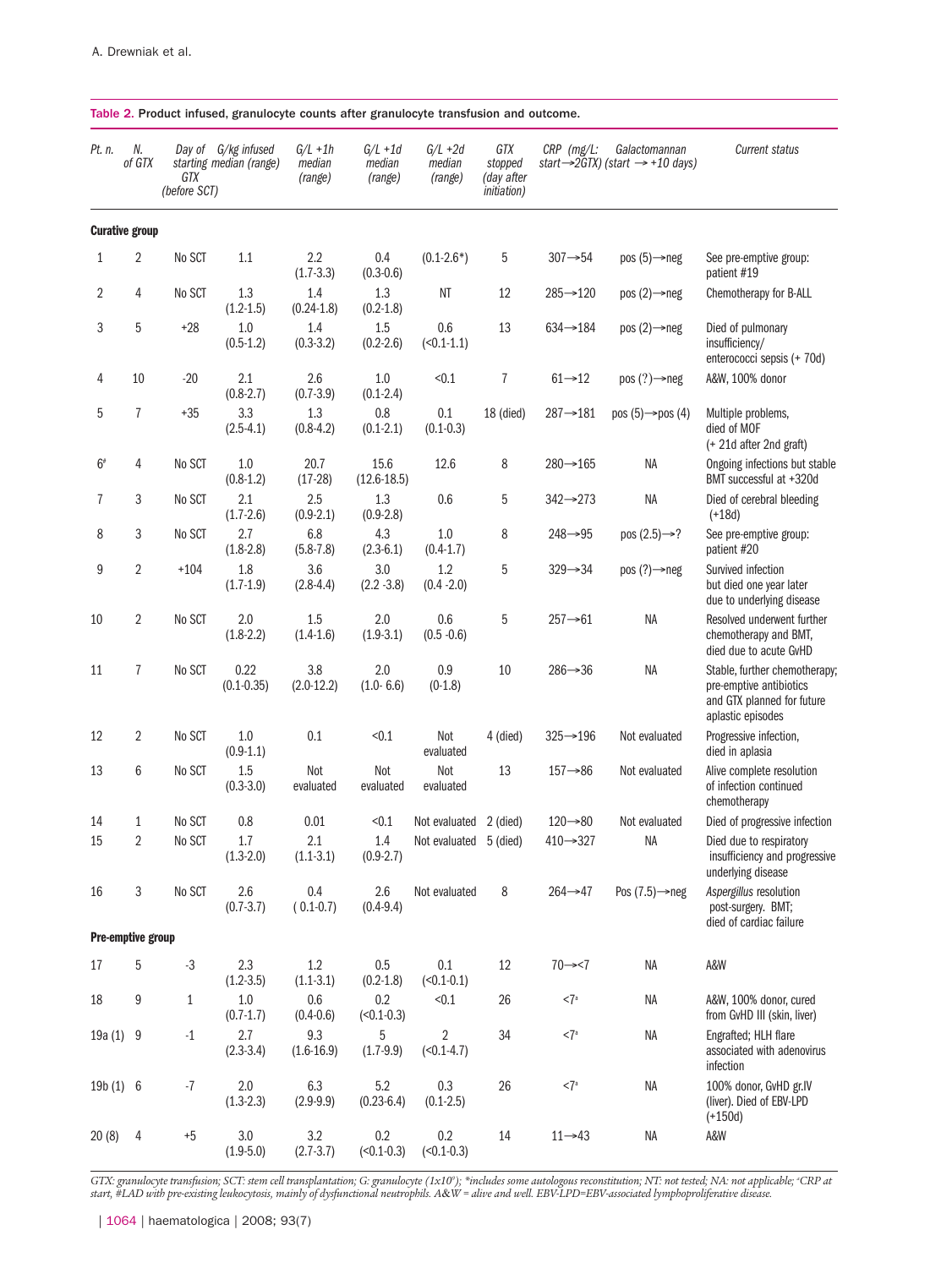

Figure 2. Effect of storage on granulocyte chemotaxis. Chemotaxis of granulocytes purified from healthy controls and from freshly prepared and stored leukapheresis products. Chemotaxis in response to C5a (10 nM), IL-8 (10 nM) and PAF (100 nM) was measured in granulocytes isolated from the granu-locyte concentrates at time 0 (black bars) and after storage for 24 hours (gray bars). Results are presented as the extent of chemotaxis (in RFU). The results are from eight separate experiments (mean ± SEM). Statistically significant differences (*p*<0.05) are indicated by an asterisk (\*).

Thus, granulocytes given to the patients were fully capable of fighting fungal infections as well as bacterial ones.

Minor changes were observed in surface antigen expression, possibly caused by the prior administration of G-CSF and dexamethasone to the donor<sup>25,29,30</sup> or by the leukapheresis procedure. CD62L expression was the surface antigen most affected by the mobilization and subsequent leukapheresis procedures. This member of the selectin family has been described to be required for the initial contact with the endothelium in post-capillary venules prior to extravasation.<sup>31,32</sup> However, we observed that rolling over and firm adhesion to HUVEC *in vitro*, under flow conditions, were unchanged despite the greatly reduced levels of CD62L expression. The expression of other adhesion molecules, such as CD31, CD11b and CD18, remained unchanged. The unaltered granulocyte-endothelial cell interactions may be due to the strongly increased expression of CD177 on the mobilized granulocytes. CD177, also known as human neutrophil antigen 2a (HNA2a or NB1), has recently been reported to function as a ligand for endothelial CD31 (PECAM-1), thus playing an important role in the adhesion and transmigration of neutrophils through endothelial cell monolayers.<sup>33</sup>

Another highly complex process, directed motility or chemotaxis, remained unaffected by the *in vivo* and *in vitro* manipulations required for the preparation of a granulocyte transfusion product. Only a minor enhancement of random migration (chemokinesis) was observed. This suggests a certain degree of pre-activation of the cells, which was probably due to the leukapheresis procedure, because the chemokinesis of granulocytes isolated directly from the blood of the same donors was comparable with that of control granulocytes (*data not shown*).

The life-span of granulocytes obtained from granulocyte transfusion donors is prolonged in *in vitro* cultures as well as *in vivo*. 2,13,14,26,30,34 Given the inherent association of apoptosis with functional decay during storage<sup>35</sup> and the



Figure 3. Granulocyte infusion and clinical response. (A) Number of granulocytes present in the blood of patients at 1 hour, 1 day and 2 days after granulocyte transfusion. Results are presented as a median with range (for more details see also Table 2). (B) Absolute neutrophil count (ANC) and c-reactive protein (CRP) levels during treatment with granulocyte transfusions in a representative patient (arrows indicate the moment of granulocyte transfusion, GTX). The third leukapheresis procedure resulted in a poor product (0.2x10° granulocytes/kg), which explains the lack of increment in the number of circulating granulocytes.

possible influence on survival of G-CSF *in vivo*, we tested the effects of 24-hour storage of the granulocyte concentrates. Total white blood cell counts within the granulocyte transfusion bags were maintained at levels of more than 95% of the starting counts, with an equally high viability. The cell morphology of mobilized granulocytes after 24 hours of storage showed no differences from that of fresh control cells on cytospins and electron microscopy pictures, and there were no signs of apoptosis or cell activation. Furthermore, we did not detect any release of elastase or IL-8 from the granulocytes into the fluid of the bags during storage (*data not shown*). The release of pro-inflammatory cytokines, including IL-8, may potentially cause adverse reactions after a granulocyte transfusion, but the levels of IL-8 in the bag of the granulocyte concentrates appeared not to increase before 36-48 hours of storage, and then rose up to 72 hours – as was also shown by others.<sup>36,37</sup>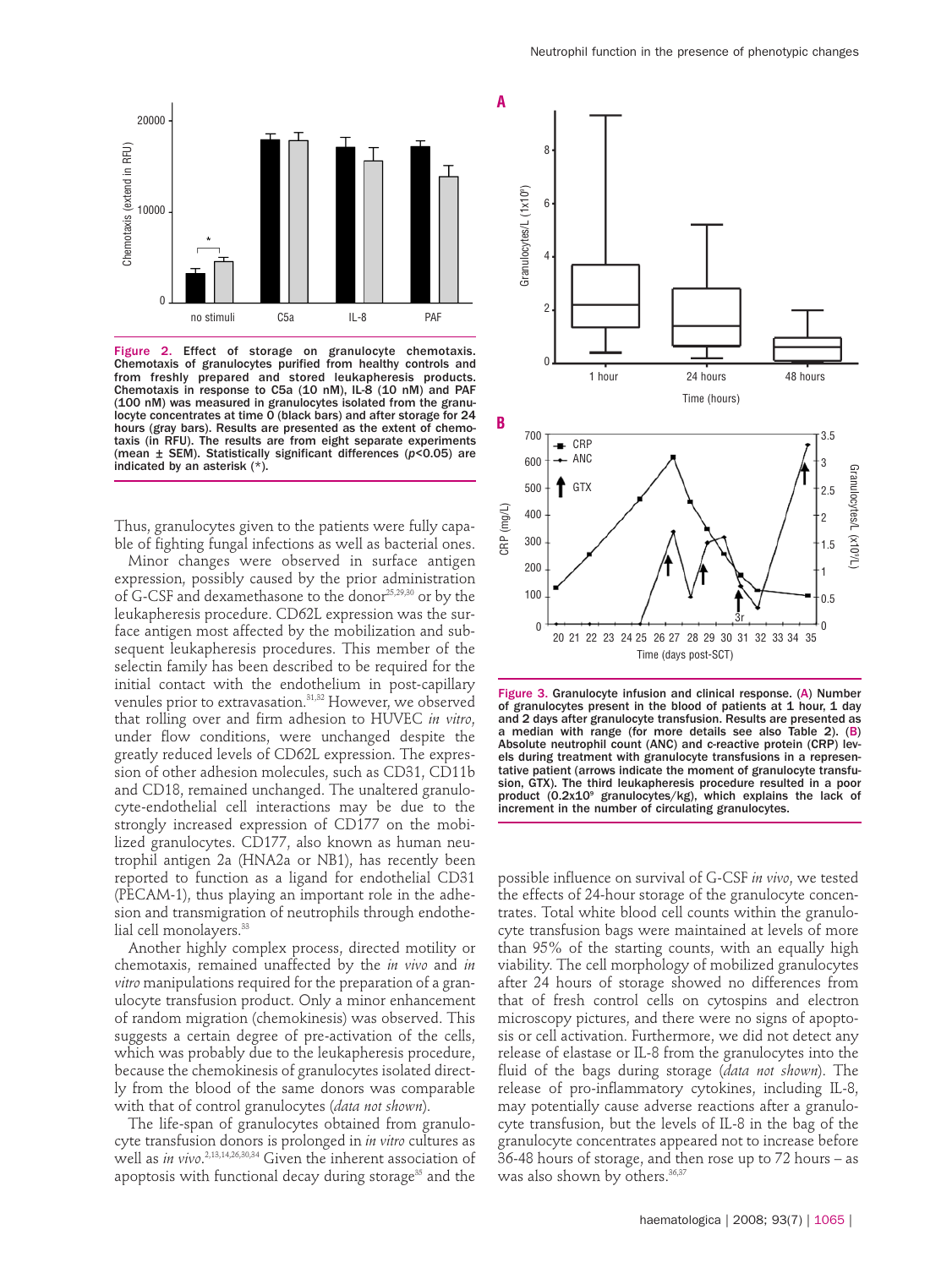One of the first functional abnormalities that occurs in stored granulocytes is a reduction of their motility. In our study, mobilized neutrophils from granulocyte concentrates retained the ability to undergo chemotaxis in response to a panel of chemoattractants (IL-8, C5a, PAF) after storage at ambient temperature, which is in agreement with the observations of Leavey *et al*. and those of Hubel *et al*. on the effects of storage at room temperature or 10°C, respectively, for 24h.<sup>38,39,43</sup>

Another important issue is whether stored granulocytes retain antifungal activity. Individuals with severely prolonged neutropenia or neutrophil dysfunction have an increased risk of developing fungal infections.<sup>1</sup> Granulocytes from leukapheresis products stored at ambient temperature retained the ability to kill opportunistic fungi efficiently (*data not shown*). Hubel *et al*. also described that granulocytes stored for 24h at 10°C had more than 80% efficacy in killing fungal pathogens, as compared to the baseline killing.<sup>38</sup> Thus, we may infer that granulocytes from G-CSF/dexamethasonemobilized donors, despite some minor phenotypic changes, can still be used therapeutically for up to 24 hours after leukapheresis. This possibility of using stored granulocytes could be particularly relevant in small pediatric patients, since it would allow concentrates to be split for other patients. The *in vivo* yield and efficacy of stored granulocytes now need to be evaluated in a small pilot study.

The final part of this study was carried out to assess the yield and efficacy of granulocyte transfusions in severely neutropenic children suffering from life-threatening infections unresponsive to standard treatment. The clinical response (e.g. remarkable decrease in CRP, and galactomannan becoming negative) after the start of granulocyte transfusions suggests their *in vivo* efficacy. Once infused, granulocytes remained detectable in

#### **References**

- 1. Bodey G, Bueltmann B, Duguid W, Gibbs D, Hanak H, Hotchi M, et al. Fungal infections in cancer patients: an international autopsy survey. Eur J Clin Microbiol Infect Dis 1992;11: 99-109.
- 2. Adkins D, Spitzer G, Johnston M, Velasquez W, Dunphy F, Petruska P. Transfusions of granulocyte-colonystimulating factor-mobilized granulocyte components to allogeneic transplant recipients: analysis of kinetics and factors determining posttransfusion neutrophil and platelet counts. Transfusion 1997;37:737-48.
- 3. Bhatia S, McCullough J, Perry EH, Clay M, Ramsay NK, Neglia JP. Granulocyte transfusions: efficacy in treating fungal infections in neutropenic patients following bone marrow transplantation. Transfusion 1994;34:226-32.
- 4. Catalano L, Fontana R, Scarpato N, Picardi M, Rocco S, Rotoli B. Combined treatment with amphotericin-B and granulocyte transfusion from G-CSF-stimulated donors in an aplastic patient with invasive aspergillosis undergoing bone mar-

the blood for more than 24 hours, apart from in three patients, two of whom died of rapidly progressive aspergillosis.

In this study, granulocyte transfusions seemed to benefit at least 70% of the patients in the group treated curatively, as infections were eradicated or controlled in 11 out of 16 patients in this group. This result is superior to that in the past in similar patients who did not receive granulocyte transfusion treatment, and is in agreement with more recently published reports.3,5,40-42 Prophylactic granulocyte transfusion has already been reported to be beneficial in such patients.<sup>8,9,40,43,44</sup> None of our patients treated pre-emptively showed progression of prior lowgrade (fungal) infection during the period of neutropenia after SCT conditioning. Our experience with a small number of patients precludes firm conclusions, although all the indication are that these patients do indeed benefit from granulocyte transfusions.

Taken together, our data show that G-CSF/dexamethasone-mobilized granulocytes have a completely intact ability to respond to signs of infection, migrate towards an ongoing infection and kill invading pathogens, as shown by various *in vitro* assays and a small clinical *in vivo* study.

#### **Authorship and Disclosures**

AD performed part of the *in vitro* research, analyzed the data and wrote the paper. JJB analyzed many of the patients' clinical data. ATJT performed part of the *in vitro* research. JJB, MCAB, MvdH, LB, MDvdW and TWK treated the patients. HV, DR and TWK designed the study and TWK supervised and coordinated the study. The authors declares no potential conflict of interests to declare.

row transplantation. Haematologica 1997;82:71-2.

- 5. Dignani MC, Anaissie EJ, Hester JP, O'Brien S, Vartivarian SE, Rex JH, et al. Treatment of neutropenia-related fungal infections with granulocyte colony-stimulating factor-elicited white blood cell transfusions: a pilot study. Leukemia 1997;11:1621-30.
- 6. Grigull L, Pulver N, Goudeva L, Sykora KW, Linderkamp C, Beilken A, et al. G-CSF mobilised granulocyte transfusions in 32 paediatric patients with neutropenic sepsis. Support Care Cancer 2006;14:910-6.
- 7. Hubel K, Carter RA, Liles WC, Dale DC, Price TH, Bowden RA, et al. Granulocyte transfusion therapy for infections in candidates and recipients of HPC transplantation: a comparative analysis of feasibility and outcome for community donors versus related donors. Transfusion 2002; 42:1414-21.
- 8. Mousset S, Hermann S, Klein SA, Bialleck H, Duchscherer M, Bomke B, et al. Prophylactic and interventional granulocyte transfusions in patients with haematological malignancies and life-threatening infections during neutropenia. Ann Hematol 2005;84:734-41.
- 9. Oza A, Hallemeier C, Goodnough L, Khoury H, Shenoy S, Devine S, et al. Granulocyte-colony-stimulating factor-mobilized prophylactic granulocyte transfusions given after allogeneic peripheral blood progenitor cell transplantation result in a modest reduction of febrile days and<br>intravenous antibiotic usage. intravenous antibiotic usage. Transfusion 2006;46:14-23.
- 10. Price TH, Bowden RA, Boeckh M, Bux J, Nelson K, Liles WC, et al. Phase I/II trial of neutrophil transfusions from donors stimulated with G-CSF and dexamethasone for treatment of patients with infections in hematopoietic stem cell transplantation. Blood 2000;95:3302-9.
- 11. Liles WC, Huang JE, Llewellyn C, SenGupta D, Price TH, Dale DC. A comparative trial of granulocytecolony-stimulating factor and dexamethasone, separately and in combination, for the mobilization of neutrophils in the peripheral blood of normal volunteers. Transfusion 1997;37:182-7.
- 12. Allen RC, Stevens PR, Price TH, Chatta GS, Dale DC. In vivo effects of recombinant human granulocyte colony-stimulating factor on neutrophil oxidative functions in normal